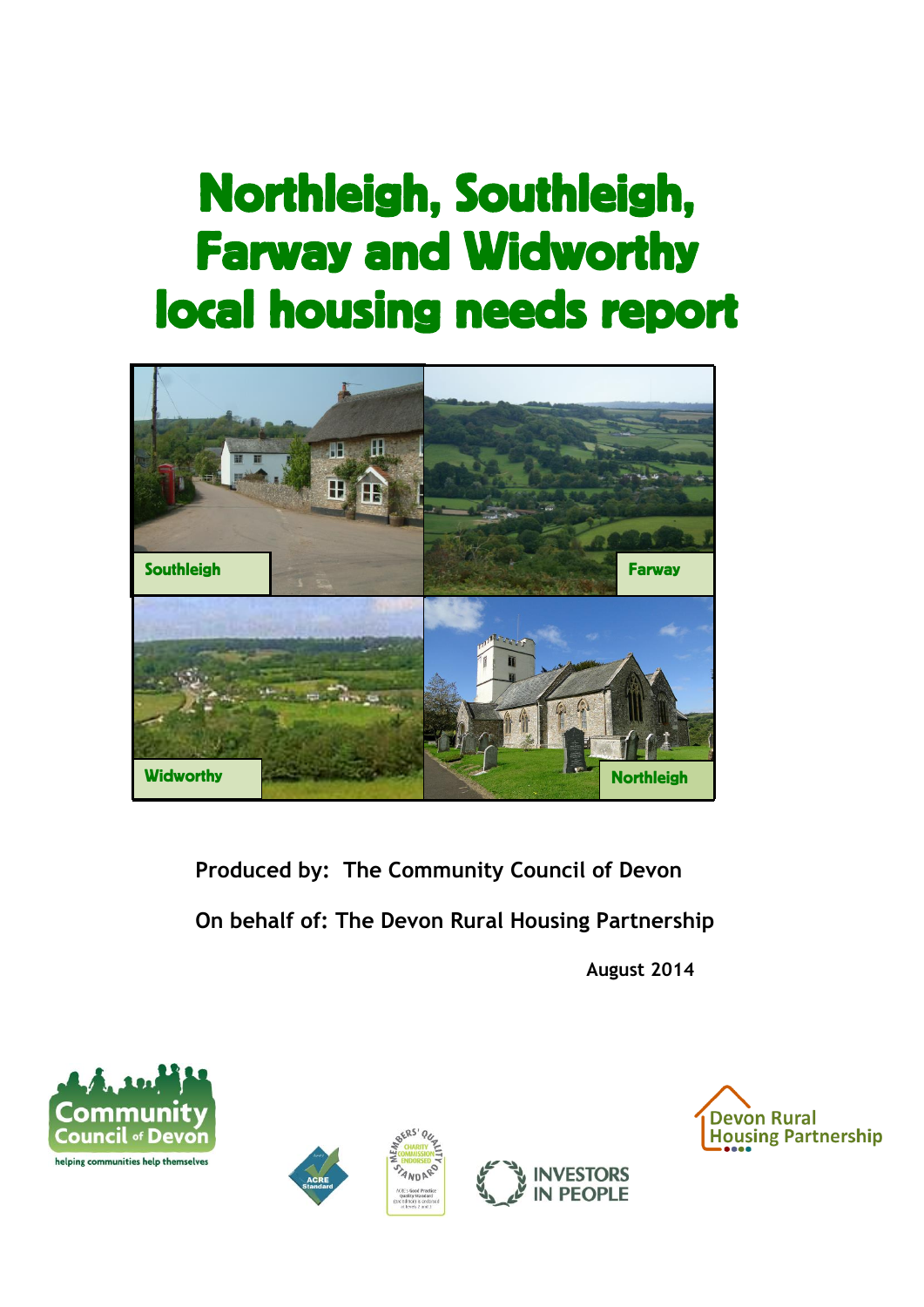# **Contents**

- **1. Executive Summary**
- **2. Aims of the Survey**
- **3. Survey history, methodology and response**
- **4. Introduction and information about the four parishes**
- **5. General Survey Findings**
- **6. Housing Aspirations of older people**
- **7. Assessment of those in Need**
- **8. Conclusions – Future Housing Need for the four parishes**

Appendix 1 Survey form

Please note that this document is the intellectual property of the Devon Rural Housing Partnership. If this document is used by any organisation to support a development then a fee will be charged. Details of this fee can be obtained from the Rural Housing Enabler at the Community Council of Devon.

# **This document is available in large print and alternative formats upon request. Please ring 01392 383443**

Community Council of Devon County Hall Topsham Road Exeter EX2 4QB Tel 01392 382062

www.devonrcc.org.uk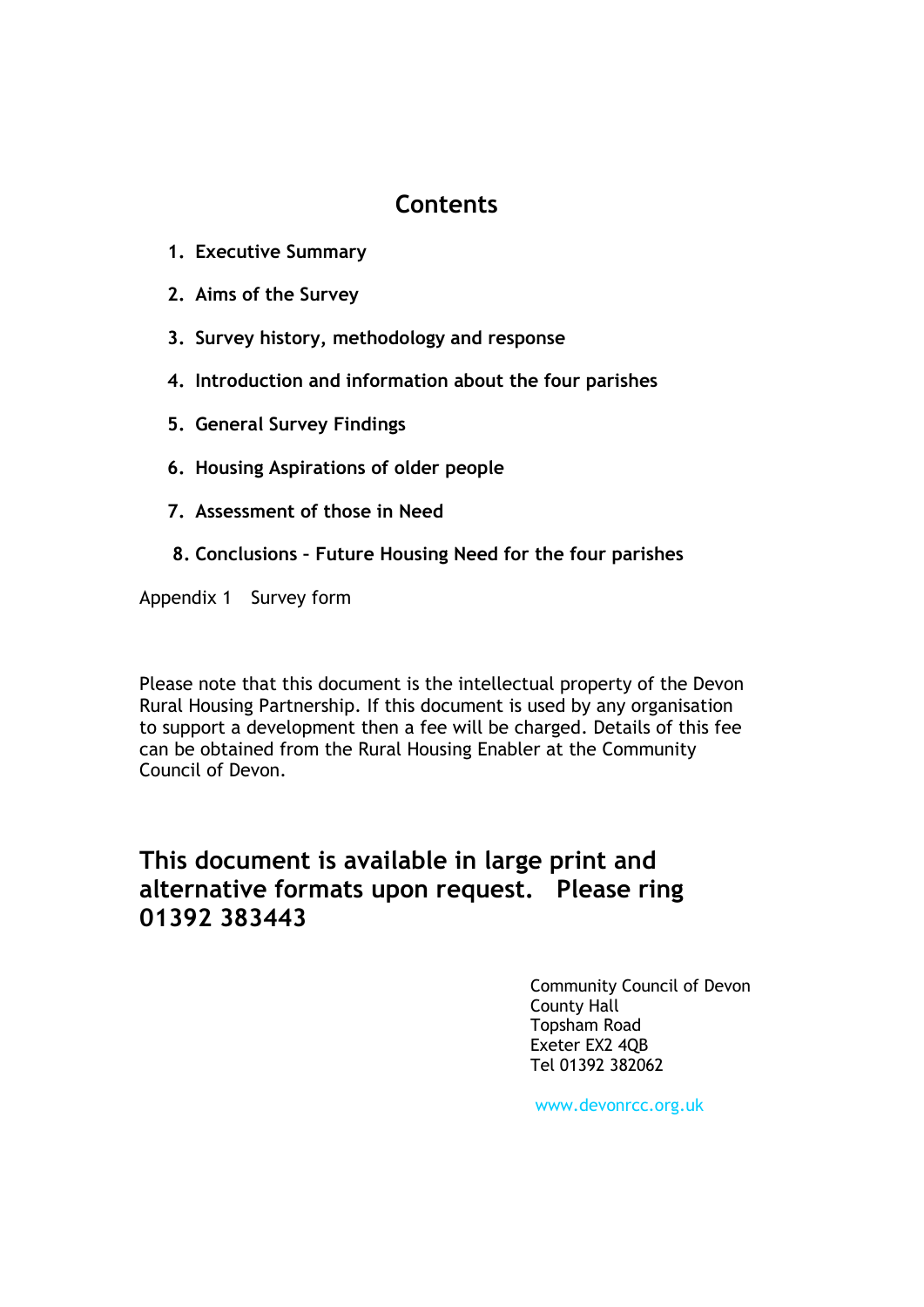# **1. Executive Summary**

# **1.1 Principal Conclusions**

The survey identified a need for six affordable homes within the next 5 years:

Current: 2 households Future (within 5 years): 4 households

## **1.2 Recommendations**

That the Parish Council should:

- Note this report
- Consider the options for addressing the need for 6 affordable homes.

# **1.3 Key findings**

### **Affordability**

- The survey found 6 respondents in housing need who could not afford to buy or rent in the open market. 1 may be able to afford a shared ownership property.
- 1 household is resident in Southleigh, 2 in Farway and 3 in Widworthy.

### **Local connection**

 All 6 households in need met the East Devon District Council local connection requirement.

# **1.4 Other Findings**

- The survey achieved its aim of identifying actual households in need. 470 surveys were delivered and 149 survey forms were returned. The overall response rate was 32%. This is broken down by parish later in the report.
- 48% of those replying said they would be in favour of a small development of affordable housing for local people. 18% were against a small development. 34% of households did not answer this question.
- At the time of the 2011 census 61 dwellings in the four parishes did not have a usual resident (vacant, a second home or holiday letting) which is 13% of all dwellings. 25 of these homes are in Farway and form 19% of their total dwellings.

# **2. Aims of the Survey**

 To investigate the affordable housing need, tenure and house size for local people in the four parishes, those wishing to return, and those who work in the parishes.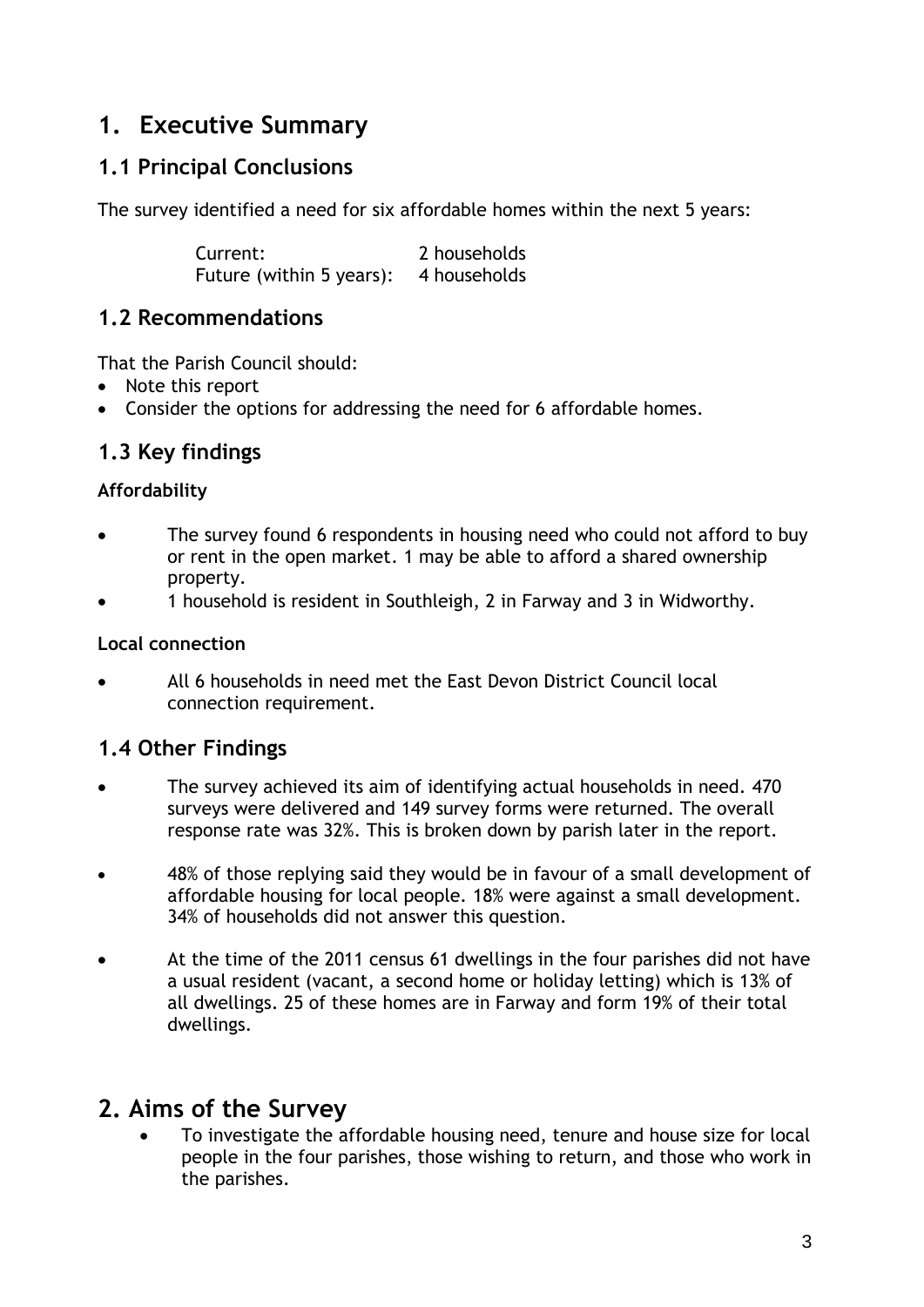To establish the general level of support for a small development of affordable housing for local people with housing needs.

# **3. Survey history, methodology, and response.**

### **3.1 History**

Following discussions with East Devon District Council, a decision was made to carry out housing need surveys to assess the level of local housing need in the four parishes but to combine this into one overall survey. This was due to the low population numbers of each parish which would not show a significant need if analysed separately.

### **3.2 Methodology**

The survey was carried out using a standard methodology approved by local planners. Background notes on the methodology can be obtained from the Rural Housing Enabler.

470 survey forms (Appendix 1) were delivered by hand to every household in the agreed area. Parishioners were able to return the letter in a reply paid envelope. The deadline for the return of the survey was the  $31^{st}$  July 2014.

The survey form was in 2 parts. The first part asked a limited number of questions about the type of household and support for affordable housing. All residents were invited to respond to this part of the survey. The second part of the survey was designed to be completed by households with a need to move home within the next 5 years.

### **3.3 Response**

149 surveys were returned, which is a response rate of 32%. The survey achieved its aim of identifying actual households in need. Out of the 149 surveys 14 were returned with part two filled in. Responses are broken down by parish below :-

| Parish               | Northleigh Southleigh |     | Farway | Widworthy |  |  |  |
|----------------------|-----------------------|-----|--------|-----------|--|--|--|
| Number returned      | 40                    | 28  |        | 40        |  |  |  |
| Percentage of parish | 49%                   | 27% | 29%    | 27%       |  |  |  |

### **Table 1 : Number of surveys returned by parish**

There was one form returned from someone living outside of the four parishes (from Axminster) and 3 respondents did not specify their parish.

It should be noted that whilst apparent inconsistencies in responses are followed up, the information given is taken at face value.

Although the need figure is given as a whole for the 4 parishes, they have each been analysed separately and need figures are also shown per parish.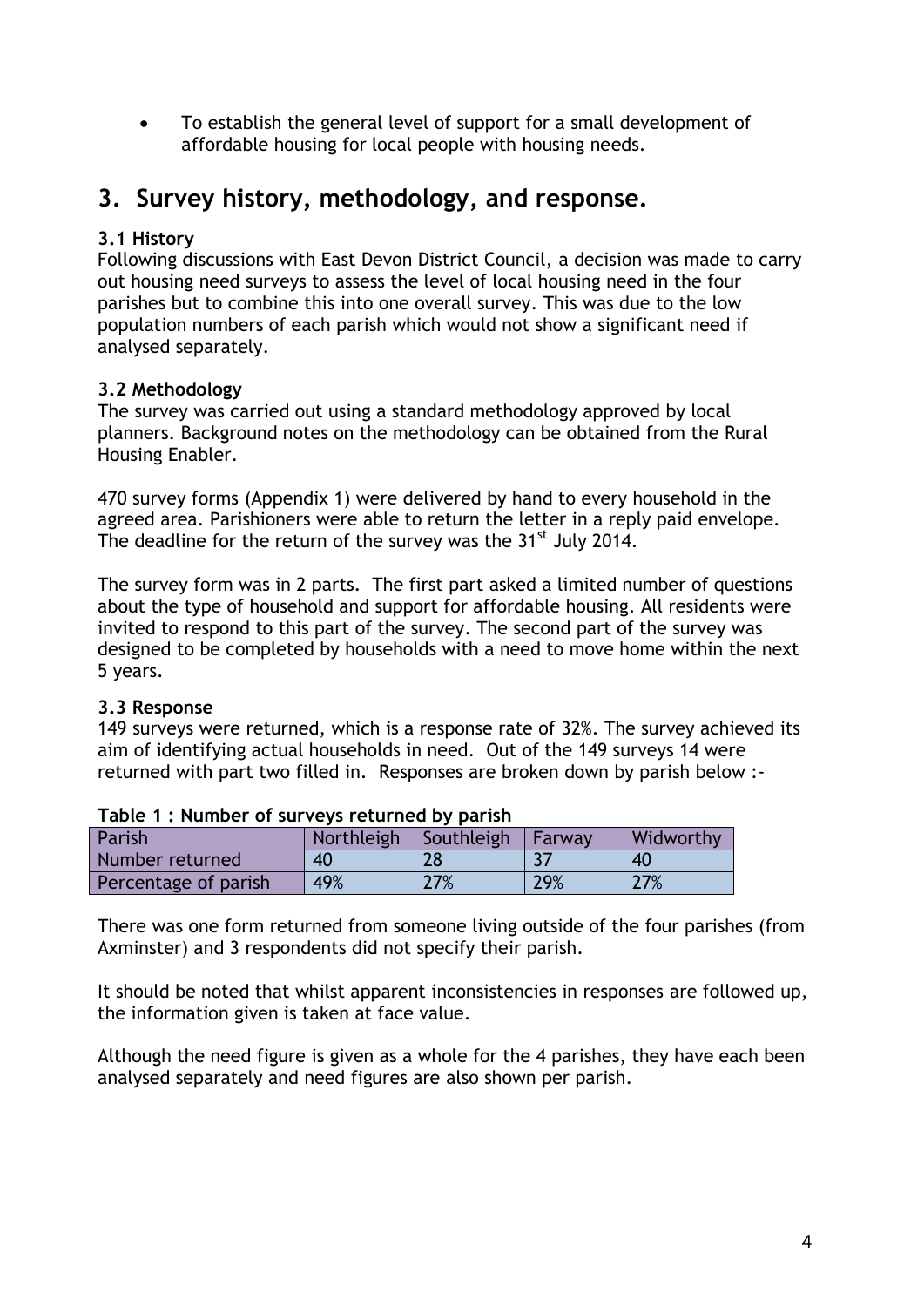# **4. Introduction and Information about Northleigh, Southleigh, Farway and Widworthy**

### **4.1 Overview of the four parishes**

The four parishes subject of this report nestle in the East Devon countryside, with the town of Colyton to the south west and the larger settlement of Honiton to the north east. The main A35 road runs north of the parish of Widworthy and the A30 and A3052 also border the parishes to the west and south giving good road links to Honiton, Sidmouth, Exeter and beyond. The area is extremely rural with agriculture being the only significant source of employment and the majority of the land being made over for agricultural use, although some farms have now diversified into tourism, with several offering bed and breakfast facilities and holiday cottages. The 4 parishes are sited within the East Devon Area of Outstanding Natural Beauty.

### **4.2 Northleigh**

Northleigh lies approximately 4 miles from Honiton. It has a church and a village hall. Local clubs and organisations include an art group, garden club, drama group, sports and social club and short mat bowls group which all meet at the village hall. The local branch of the Mothers Union which covers Northleigh, Southleigh and Farway also uses the hall. There is no public transport with the exception of a privately run bus which goes to Honiton once a week. The nearest primary schools are in Farway and Offwell. In the 2011 census the usually resident population of Northleigh was 155 people in 81 households. There were 9 empty / second homes. The latest population figures show that there are 152 people resident in Northleigh (Patient and Practitioner Services Agency 2012).

### **4.3 Southleigh**

Southleigh lies approximately 5 miles from Honiton. It has a church and village hall and holds regular fund raising events and an annual Country Fair which is very well attended by visitors from throughout the local area. There are no public transport links. The nearest schools are in Farway and Colyton. In the 2011 census the usually resident population of Southleigh was 225 in 103 households. There were 13 empty / second homes. The latest population figures show that there are 241 people resident in Southleigh (Patient and Practitioner Services Agency 2012).

### **4.4 Farway**

Farway lies approximately 3  $\frac{1}{2}$  miles from Honiton. The village has a church, village hall and a primary school. There is also a local football team and the village holds skittles nights during the winter months. There are no public transport links with the exception of a once weekly bus service. In the 2011 census the usually resident population of Farway was 244 in 129 households. There were 25 empty / second homes. The latest population figures show that there are 254 people resident in Farway (Patient and Practitioner Services Agency 2012).

### **4.5 Widworthy**

Widworthy lies approximately 3 miles from Honiton. It includes the village of Wilmington which is where most of the housing is concentrated. The parish has a church, village hall, hotel and public house. The main A35 runs through Wilmington with a regular bus service into Honiton and Axminster. The nearest primary schools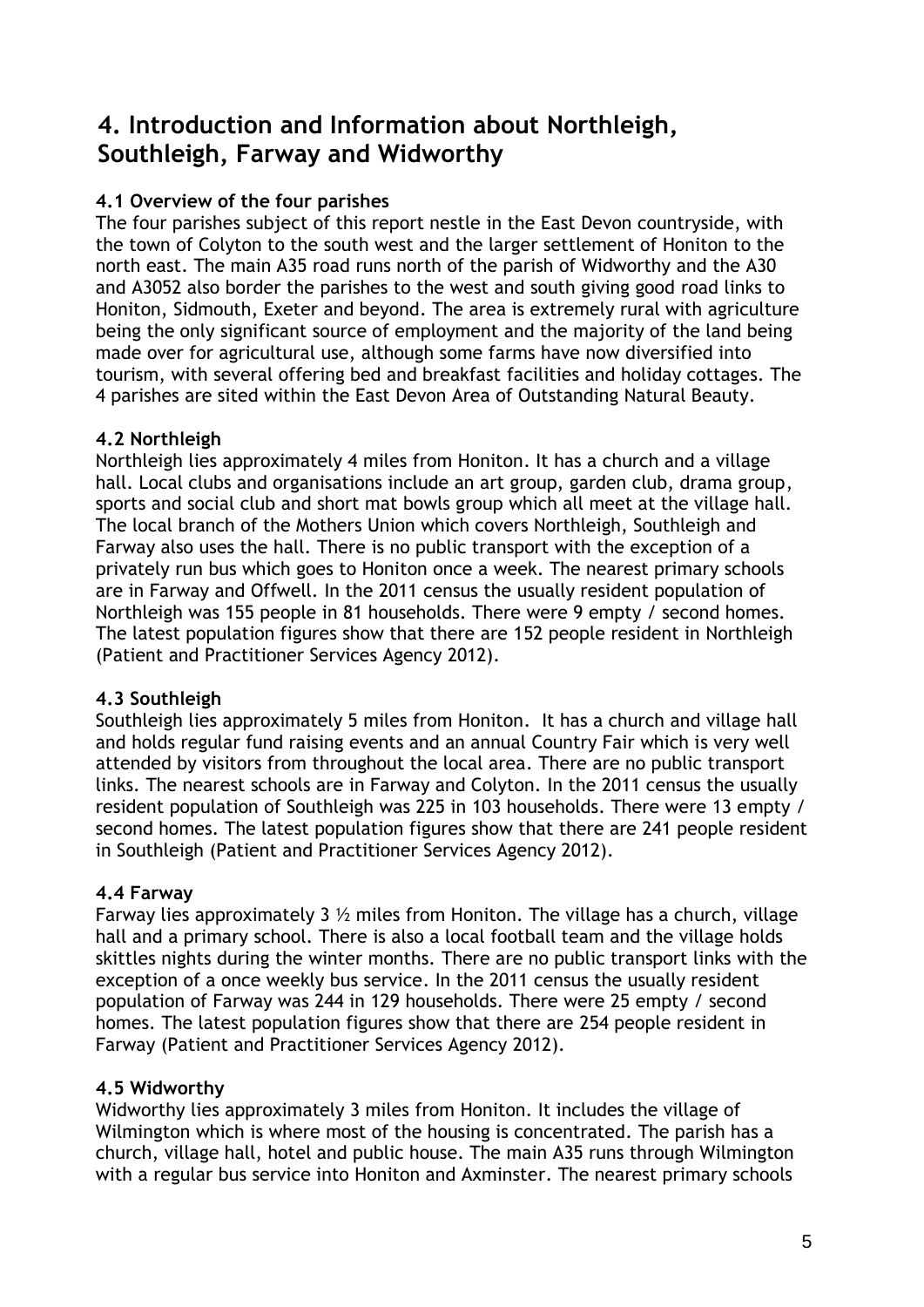are in Offwell and Shute. In the 2011 census the usually resident population of Widworthy was 296 in 147 households. There were 13 empty / second homes. The latest population figures show that there are 321 people resident in Widworthy (Patient and Practitioner Services Agency 2012).

## **4.6 Council Tax**

A breakdown of Council tax bandings across the four parishes shows that there are only 73 properties in the lower two bands which represent the entry level properties that people needing affordable housing would be able to afford. This is only 16% of the housing stock in the parishes. Northleigh's figure is particularly low with only 2 properties from a total of 78 in the bottom two bands.

|            |               | <b>.</b>      |               |               |               |               |               |               |
|------------|---------------|---------------|---------------|---------------|---------------|---------------|---------------|---------------|
|            | <b>Band A</b> | <b>Band B</b> | <b>Band C</b> | <b>Band D</b> | <b>Band E</b> | <b>Band F</b> | <b>Band G</b> | <b>Band H</b> |
| Farway     |               |               | 16            |               | 21            | 26            |               |               |
| Northleigh |               |               |               | 13            | 19            | 21            |               |               |
| Southleigh | 14            |               | 16            | 16            | 14            | 13            | 18            |               |
| Widworthy  |               | 26            | 33            | 28            | 35            | 14            |               |               |
| Total      |               | 42            |               | 69            | 89            | 74            | 57            |               |

| Table 2 : Council tax bandings per parish |  |
|-------------------------------------------|--|
|-------------------------------------------|--|

### **4.7 Affordability**

In order to assess the affordability of property in each parish, property sales and lettings over the last two years (including properties currently for sale and rent) are analysed to give an average price overall and a lower quartile price which is judged as being the cost of an entry level property onto the housing market. Due to the small number of properties sold and rented within the four parishes, all sales and rentals have been considered together to give a larger dataset and more meaningful costings across all four parishes.

In the last 2 years there have been 18 property transactions registered through the Land Registry in the four parishes at an average of £335,000 (this does not include one property sold for £1,280,000 as this would artificially inflate the figure). The average of the lowest 25% of properties was £212,000.

No one bedroom properties were sold in any of the four parishes during this time so it has been necessary to use data from the surrounding larger towns of Colyton, Honiton and Seaton to give an idea of the cost of a one bedroom property locally. Evidence of these sales suggests that £123,000 is a reasonable figure for a 1 bedroom general use property and this figure has been used to determine eligibility for affordable housing of this size.

Sales evidence from the four parishes suggests a very wide range of prices from £135,000 up to £1,280.000.

There are currently only 2 properties advertised for rent on the Rightmove website within the four parishes, both of which are in Widworthv.  $1$ 

<sup>1</sup>  $^{1}$  As at 01/08/14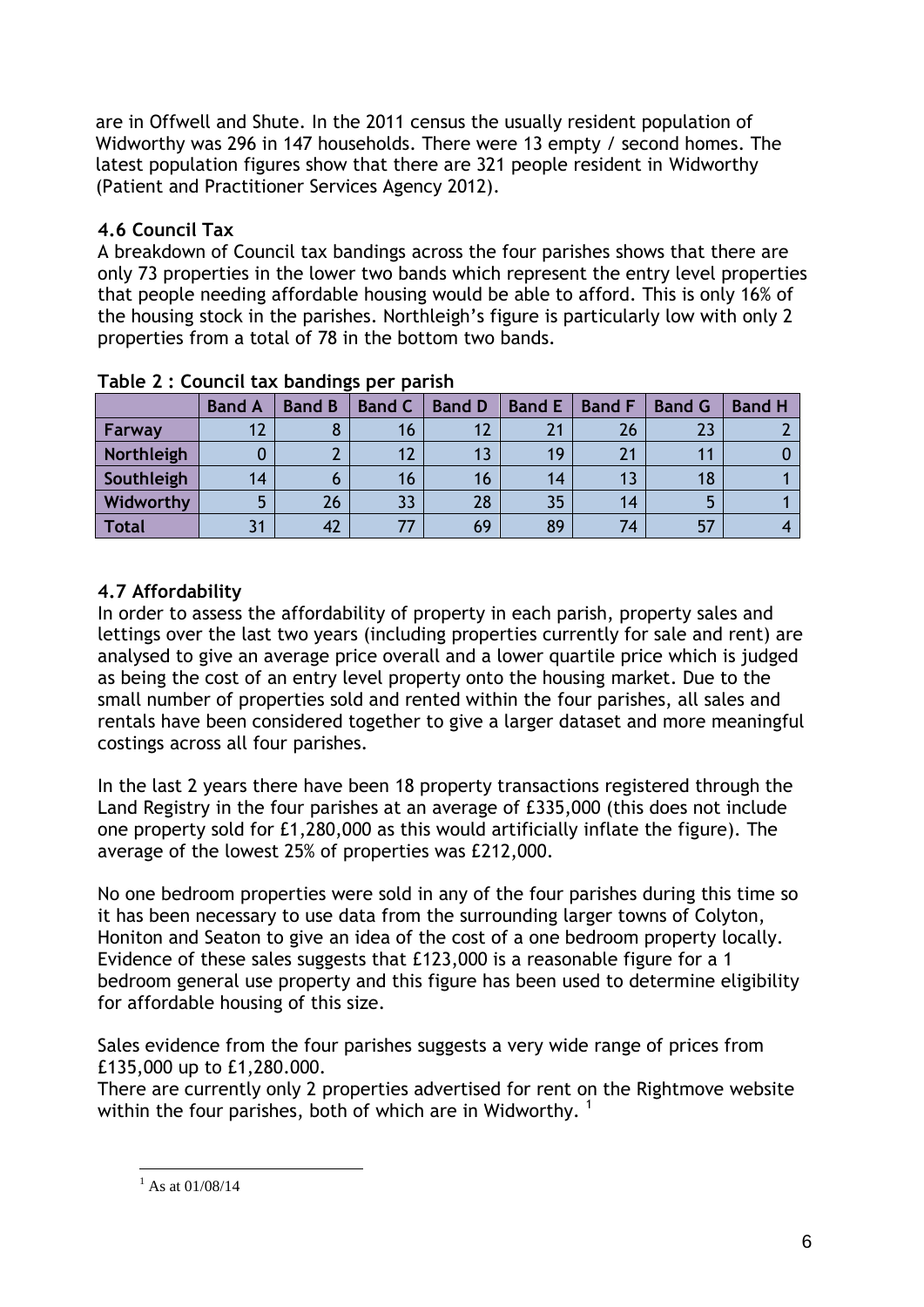Values for the affordability assessment taking account of this evidence are set out in Table 3 below.

| <b>Size</b> | <b>Property price</b> | <b>Weekly rent</b> |
|-------------|-----------------------|--------------------|
| 1 bedroom   | £123,000              | £155               |
| 2 bedroom   | £226,000              | £166               |
| 3 bedroom   | £308,000              | £179               |

### **Table 3: Rents and property prices used to assess affordability.**

### **4.8 Current Housing Stock and Recent Lettings**

There are a total of 26 council and housing association owned properties in the four parishes, broken down as below.

|                   | l bed | 2 bed<br>(house) | 2 bed<br>(bungalow) | 3 bed | Over 3<br>beds | <b>Total</b> |
|-------------------|-------|------------------|---------------------|-------|----------------|--------------|
| <b>WIDWORTHY</b>  |       |                  |                     |       |                |              |
| NORTHLEIGH        |       |                  |                     |       |                |              |
| <b>SOUTHLEIGH</b> |       |                  |                     |       |                |              |
| <b>FARWAY</b>     |       |                  |                     |       |                |              |

### **Table 4 :2 Current Housing Stock broken down by parish**

During the last two years there have only been two social housing lets in Northleigh, one in Southleigh and none in Farway or Widworthy so lettings of current affordable housing stock will have little impact on future need figures.

# **5. General Survey Findings**

### **5.1 Location of respondents**

All but one of the respondents to the survey live within the survey area.

### **5.2 Those in favour of a small local development**

Respondents were asked if the need for affordable housing were proven would they be in favour of a small number of homes for local people being built. 48% stated that they would be in favour, 18% were against. It should be noted that 47 households did not respond to this question which equates to a further 34%. Table 5 shows this data broken down by parish and Figure 1 shows the total across all four parishes.

| rabic b , Those in Tavour or a sinan acveropment per parish |            |            |         |                  |           |  |  |  |  |
|-------------------------------------------------------------|------------|------------|---------|------------------|-----------|--|--|--|--|
| Parish                                                      | Northleigh | Southleigh | 'Farway | <b>Widworthy</b> | Elsewhere |  |  |  |  |
| Those in favour                                             |            |            |         |                  |           |  |  |  |  |
| Those against                                               |            |            |         |                  |           |  |  |  |  |
| No response                                                 |            |            |         |                  |           |  |  |  |  |

# **Table 5 : Those in favour of a small development per parish**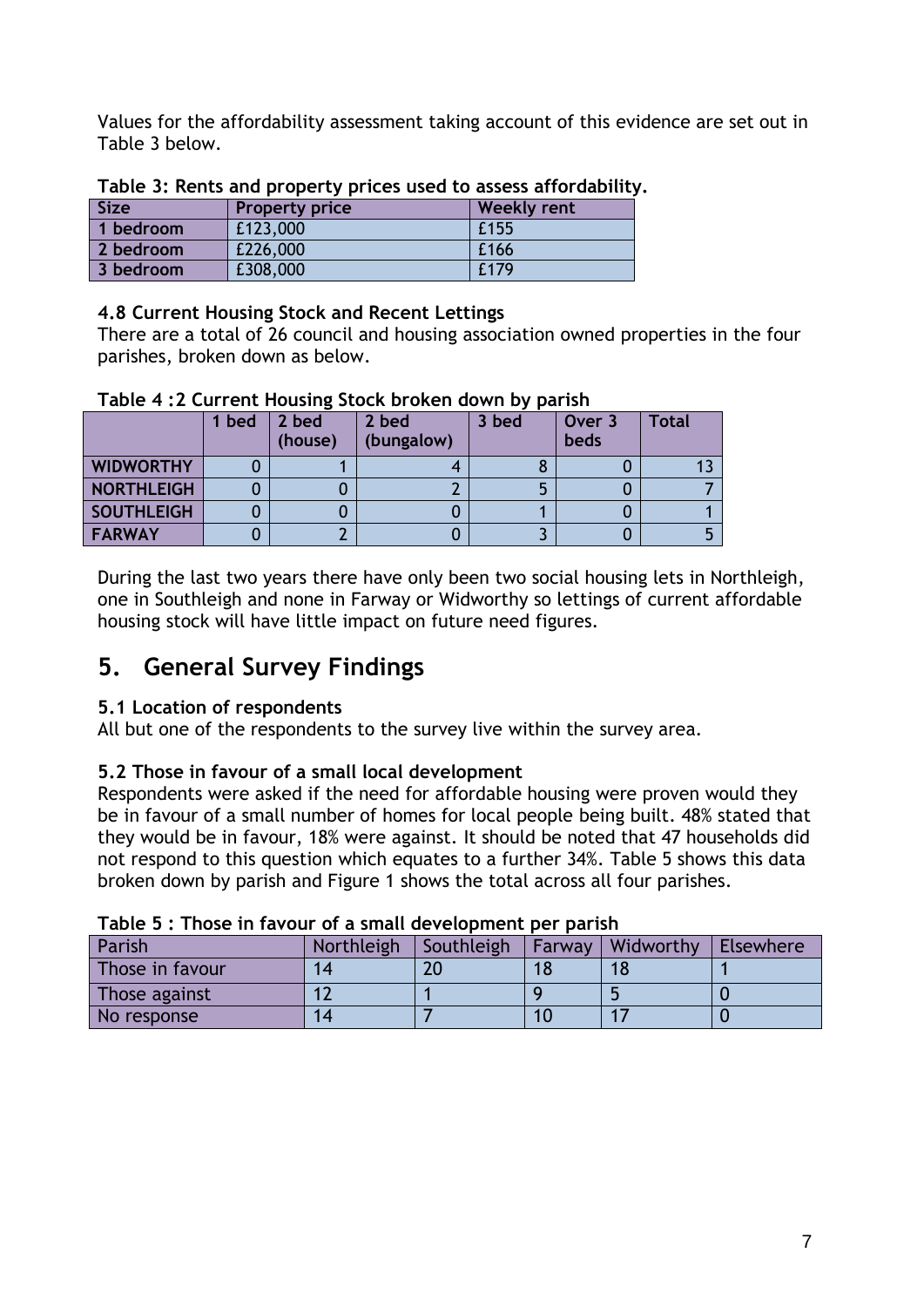

# **Fig 1: Those in favour of a small development in total**

### **5.3 Additional Comments**

Additional comments were made more generally about the provision of new housing; these comments are listed in Appendix 2.

### **5.4 Main or second home**

3 responses were from second home owners in the parishes.

### **5.5 Current tenure**

91% of respondents own their own home; 4% rent from a private landlord, 3% of the households were occupying a home rented from the Council. The other 2% are made up of 1 shared ownership property, 1 tied property and 1 adult living with family.



**Figure 2 : Breakdown of tenure**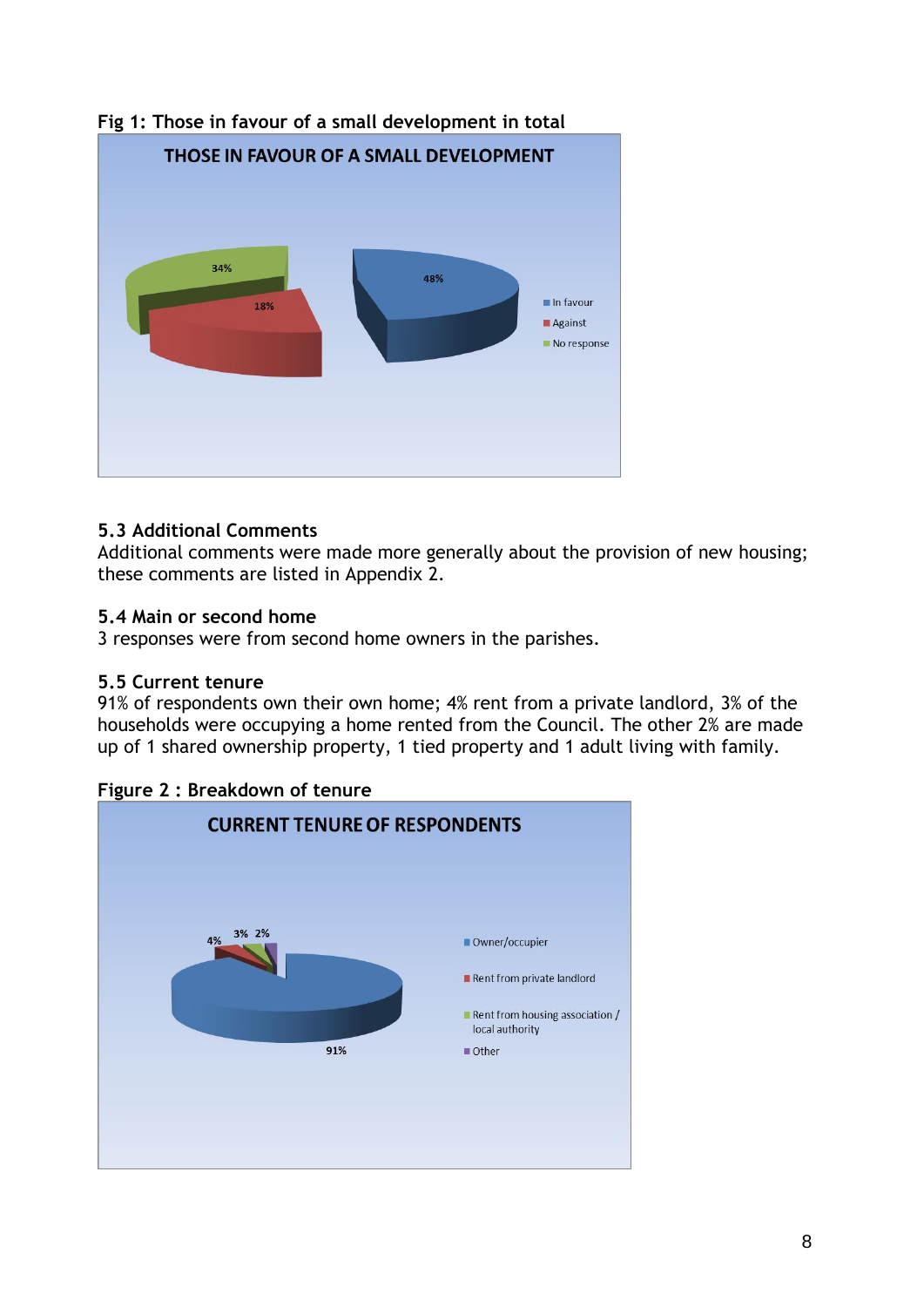### **5.6 Respondents who need to move.**

32 households expected that they or someone in their household would have to move as a household now or within the next five years. 14 households completed part 2 of the form stating that they may need affordable housing in the area

# **6. Housing needs and aspirations of older residents**

A section of the questionnaire was directed at residents over the age of 55. The number of people over the age of 55 is set to rise significantly across the UK over the next 20 years. The Office for National Statistics predict that by 2034 the percentage of people over 55 will have increased by 39% across Devon and by 22% in East Devon.

194 older residents responded to the survey from 120 separate households.

Households were asked about their future housing plans. 22 households plan to move and they would like to do so in the next 5 years. 15 said they expected to move but not for 5 years.

Of the 22 households who plan to move in the next 5 years, 7 said they expected to remain in their current parish.

# **7. Assessment of those in need**

### **7.1 Interest in possible site in Northleigh**

Those who answered part two of the questionnaire were asked if they would be interested in affordable housing on a possible site in Northleigh. 9 respondents replied that they would be interested.

### **7.2 Part two returns and exclusions**

14 households indicated a need to move and returned part 2 of the survey.

Of the 14 cases being assessed, 8 have been excluded for the following reasons

- Two respondents could afford to buy in the private sector
- Four provided insufficient information to assess their needs
- Two identified no need.

This section refers to the remaining 6 households. One household is currently resident in Southleigh, two in Farway and three in Widworthy.

### **7.3 Reasons for Housing need**

Households completing this part of the form were asked to identify why they had a housing need and when they would need to move. Two stated they needed to move currently but did not give a reason, however both are registered on Devon Home Choice so have been confirmed as having a legitimate reason to move.

Figure 3 below shows the reasons for needing to move in the future. Respondents could give more than one reason.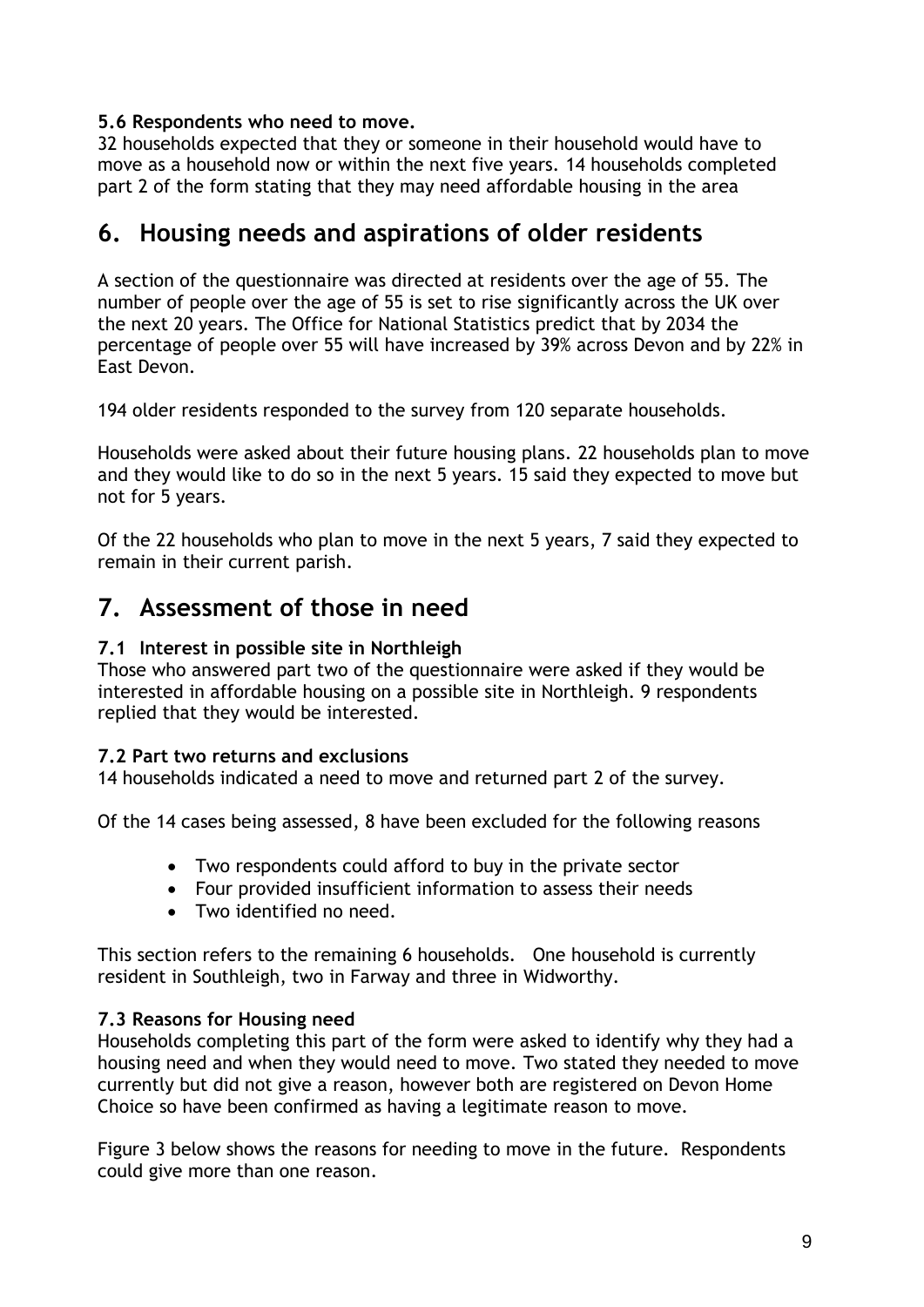| <b>Reason for future need</b>                                 | No of respondents |
|---------------------------------------------------------------|-------------------|
| Expecting health to deteriorate in the future                 |                   |
| Living in tied accommodating and will be retiring             |                   |
| Want to leave home and cannot afford to rent/buy<br>privately |                   |
| No reason given                                               |                   |

### **7.4 Local Connection**

The definition of local connection in East Devon is set out below:

*A resident of that Parish group, or has a local connection with that Parish group because of family ties or a need to be near their workplace.*

Each of those completing part 2 of the form was asked to show how they met these criteria. This information has been compared to the criteria above to establish whether respondents meet the test.

On reviewing the circumstances all six of the households were found to meet the local connection requirement as set out above.

### **7.5 Housing Options**

The housing options available to the households in need with a local connection are now given consideration.

Respondents provided information on income and savings which allows an assessment of what the household can afford to pay for their accommodation. Notes on the methodology are available from the Rural Housing Enabler.

### **7.6 Income of Households in Need**

The income of households in housing need is shown in Figure 5 below.

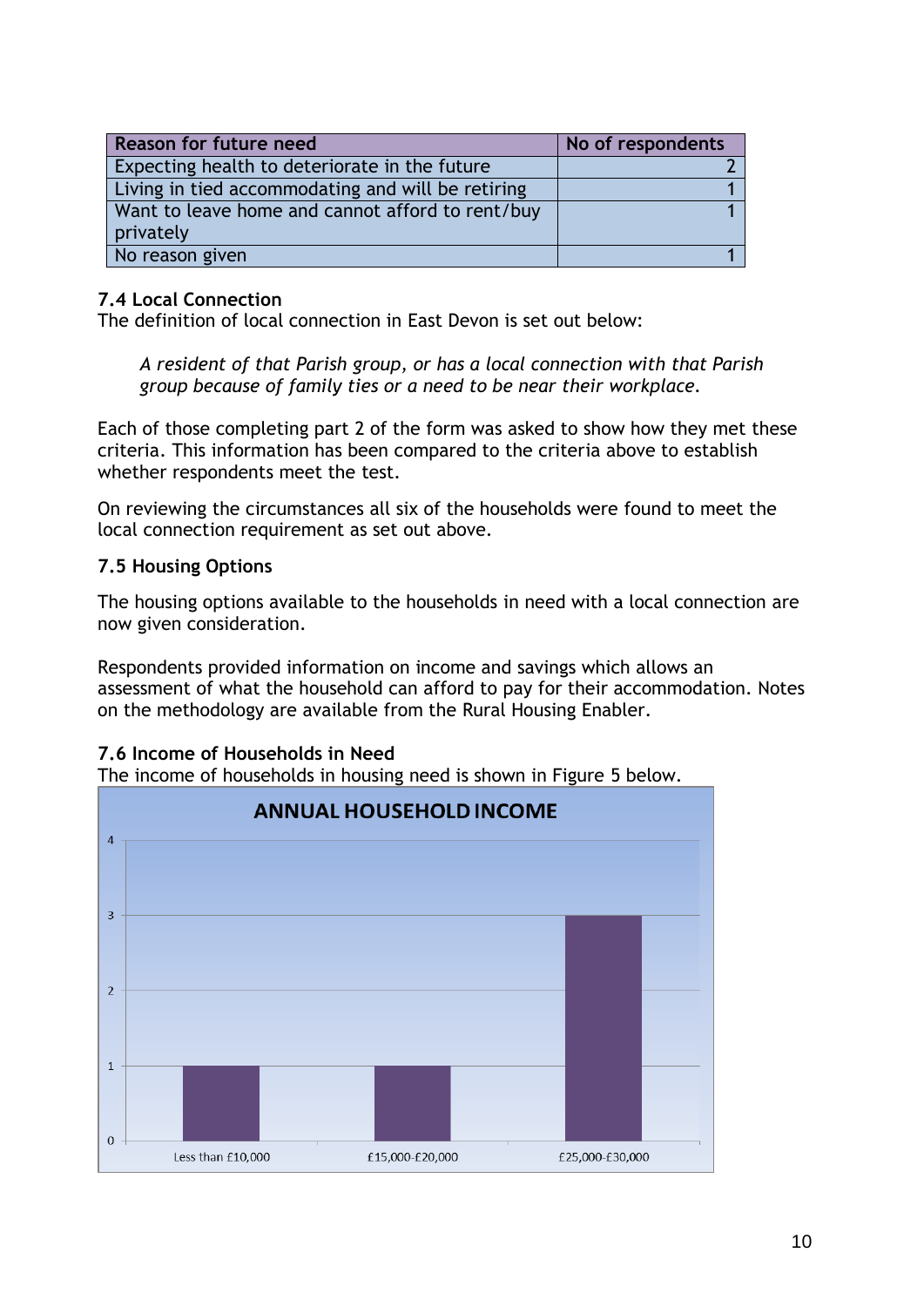One of the households did not state an income but is currently registered on Devon Home Choice so has been confirmed as eligible for social housing.

Taking into account the income, savings and assets of the households, none of the remaining households can afford to buy in the open market. However 1 may have sufficient income to afford to buy a shared ownership property. The only affordable option for the remaining five households is subsidised rented housing.

### **7.7 Tenure mix identified**

The suggested mix of housing is shown in Table 3 below. This takes account of the family makeup as declared on the survey form and whether the householder stated they have a current or future need.

| Type of property                             | Rent                  |  | <b>Shared ownership</b> |               |
|----------------------------------------------|-----------------------|--|-------------------------|---------------|
|                                              | <b>Current Future</b> |  | Current                 | <b>Future</b> |
| 1 or 2 bedroom property<br>for single people |                       |  |                         |               |
| 1 or 2 bedroom property<br>for couples       |                       |  |                         |               |
| 2 bedroom property for<br>families           |                       |  |                         |               |
| <b>Totals</b>                                |                       |  |                         |               |

### **Table 7 Housing mix needed**

Two of those requiring accommodation in the future require a level access property and one of those may require wheelchair adapted accommodation in the future.

### **7.8 Other evidence of housing need**

As well as this survey, other evidence of housing need should be considered. The housing waiting list or register for East Devon is called Devon Home Choice. Table 2 below shows the number of households in each band on Devon Home Choice with a post code in one of the four parishes. Band A is the highest level of need, and Band E is described as "no need". Band E does however include cases where the household is adequately housed but may be struggling to pay a high rent. These cases can on occasions be placed in Band D on more detailed assessment. There are 15 households registered on Devon Homechoice across the 4 parishes. 4 in Northleigh, 2 in Southleigh, 1 in Farway and 8 in Widworthy. However, only one household on the register completed Part 2 of the survey. All households who did not reply were contacted to clarify their position, two replied and stated they were no longer in housing need (both Widworthy).

| , apic v petvil living choice cases by |     | ------------ |       |
|----------------------------------------|-----|--------------|-------|
| <b>Band</b>                            | bed | 2 bed        | 3 bed |
| <b>Band A (Emergency)</b>              |     |              |       |
| <b>Band B (High Need)</b>              |     |              |       |
| <b>Band C (Medium)</b>                 |     |              |       |
| <b>Band D (Low)</b>                    |     |              |       |
| <b>Band E (No Housing Need)</b>        |     |              |       |
| <b>Totals</b>                          |     |              |       |

### **Table 6 Devon Home Choice cases by bedroom size**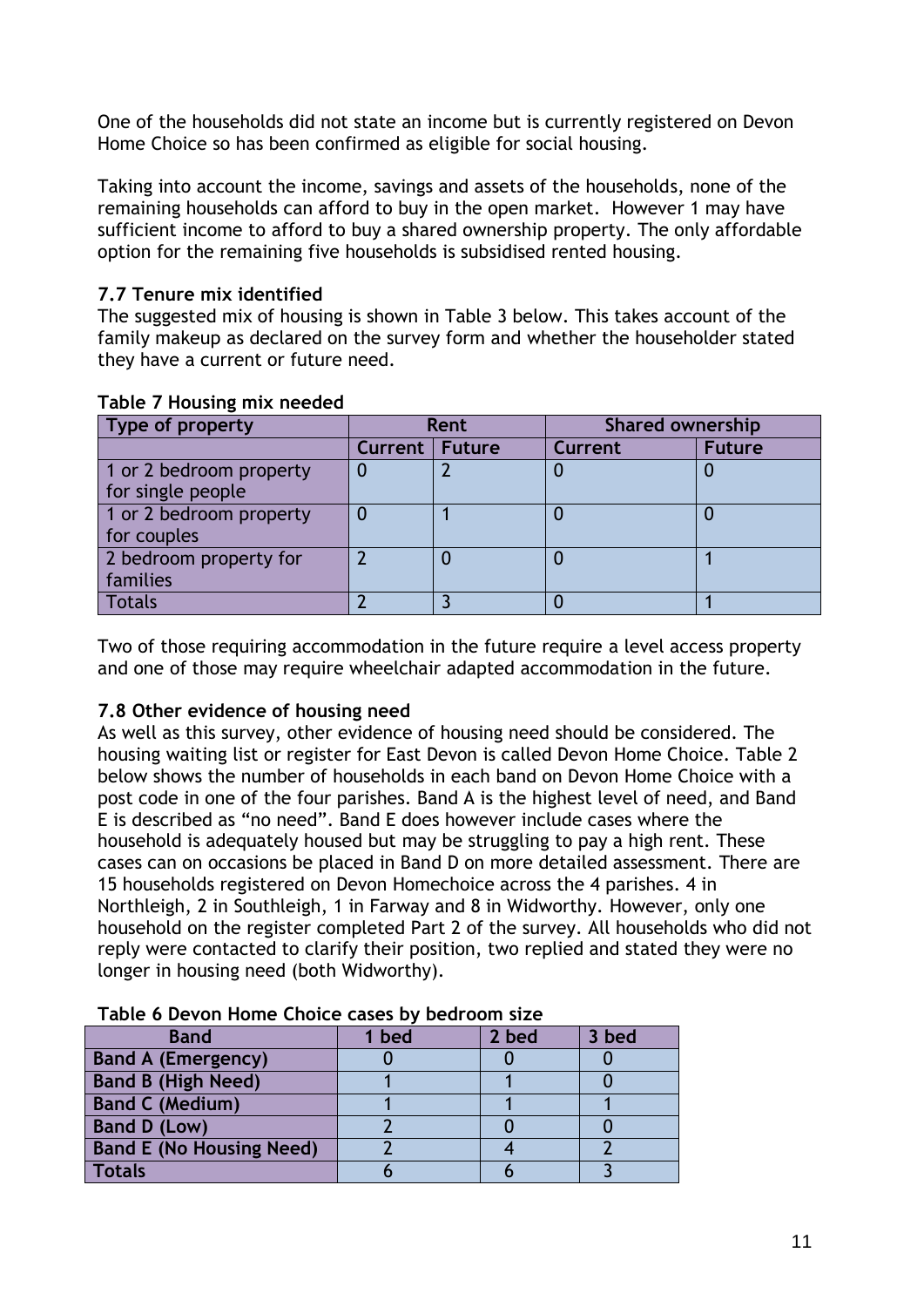# **8. Conclusion - Future Housing Need for the four parishes**

Overall, it must be remembered that this Housing Needs Survey represents a snapshot in time. Personal circumstances are constantly evolving. Any provision of affordable housing, would, by necessity, need to take account of this. However, given the level of response to the survey, and in spite of the potential for circumstances to change, the Parish Council can feel confident in the results of this survey. The survey has identified a need, in the near future for 6 units of affordable housing.

As the needs of households are constantly evolving the level and mix of need in this report should be taken as a guide. In particular it may be appropriate to vary the mix of sizes provided. This report remains appropriate evidence of need for up to 5 years. However if there is a significant development of affordable housing in the Parish which is subject a local connection requirement and substantially meets the need identified in the report it will normally be necessary to re-survey the parish before any further development to address local needs is considered.

### **Recommendation:**

**It is recommended that this report is noted and that the Parish Council consider further action to address the need for 6 affordable homes.**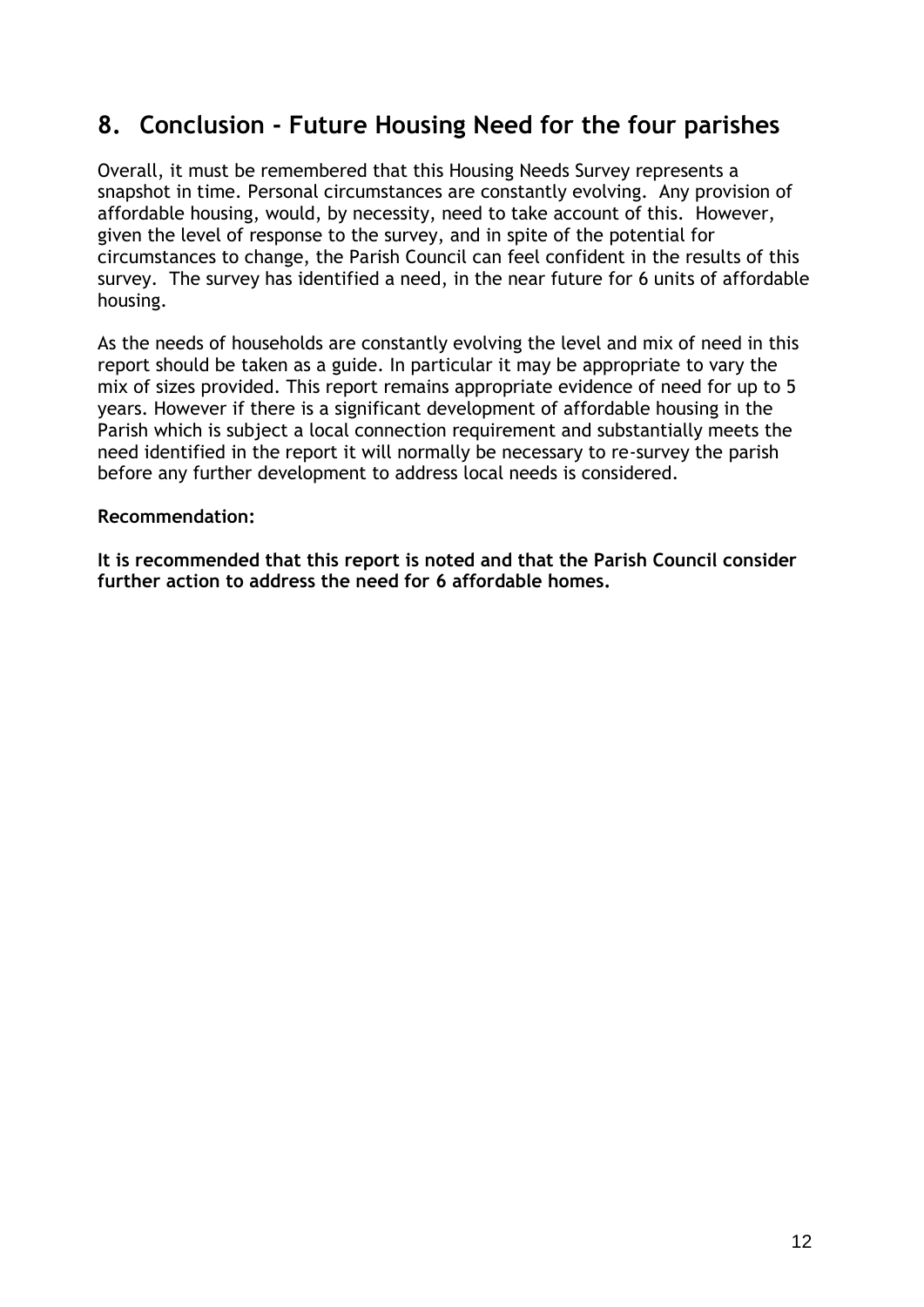### **Northleigh,Southleigh,Widworthy,Farway Parishes Housing Needs Survey - Part 1**

**This survey form has been sent to every known household in the Parishes. Please complete Part 1 of the form, even if you do not have a housing need, and return it in the envelope provided. Completed forms must be received by 31st July 2014.**

If you require extra forms or have any questions, please contact John Scott on 01392 248919 .

**1)** In which parish do you live? (tick appropriate) :

| $\cdots$<br>Northleigh<br>:Isewhere(where)<br>uthleigh<br>/idworthv<br>W.<br>$\cdots$<br>$\overline{\phantom{a}}$<br>™av ∵<br>- NULL |
|--------------------------------------------------------------------------------------------------------------------------------------|
|--------------------------------------------------------------------------------------------------------------------------------------|

2) Do you:

| Own your own home                                     | Live in a shared ownership property |  |
|-------------------------------------------------------|-------------------------------------|--|
| Rent from a private landlord                          | Live in housing tied to job         |  |
| Rent from a housing association or<br>local authority | Other, please specify               |  |

**3)** Is this your:

Main Home  $\vert$  | Second Home

**4)** How many bedrooms does your home have (tick the appropriate box)?

| bedroom | bedrooms | bedrooms | 4 or more |  |
|---------|----------|----------|-----------|--|
|         |          |          | bedrooms  |  |

**5)** If you rent privately how much rent do you pay each month (tick box)?

| Under £400 per     | £400 to £500 per | £500 to £600 per |
|--------------------|------------------|------------------|
| month              | month            | month            |
| $E600$ to £700 per | £700 to £800 per | £800 to £900 per |
| month              | month            | month            |
| £900 to £1000 per  | Over £1000 per   |                  |
| month              | month            |                  |

**6)** Do you as an entire household or some part of your household expect to move in the next 5 years? **Yes/No**

#### **Housing aspirations of older residents**

7) How many people of each age group are there in your household?

|          |             | ___     | .         |  |
|----------|-------------|---------|-----------|--|
| Age 55 - | Age 66-     | Age 76- | Age 86 or |  |
| 65       | ⇁<br>$\sim$ | 85      | above     |  |

8) Which of these statements best describes the future housing plans of those aged 55 and above in your household? Please tick one box.

| I have no | I expect to move in the next | will move but not for 5 |
|-----------|------------------------------|-------------------------|
| plans     | 5 years                      | vears                   |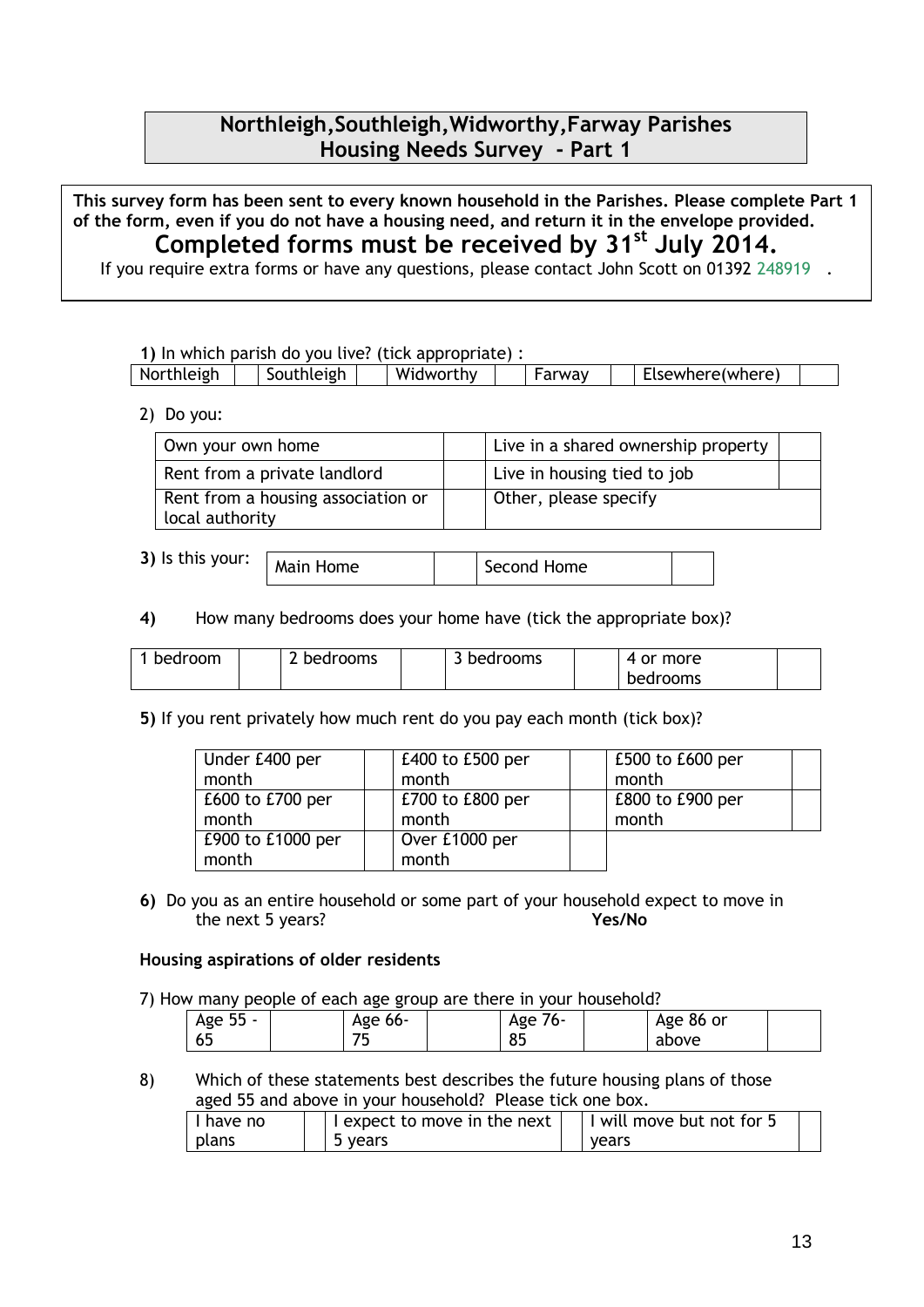#### 9) If you plan to move which of these choices is your top preference?

| To remain in Northleigh,  | To move away from Northleigh,    |  |
|---------------------------|----------------------------------|--|
| Southleigh, Widworthy, or | Southleigh, Widworthy, or Farway |  |
| Farway Parish             | Parish                           |  |

#### **What do we mean by affordable housing?**

There are a number of different types of housing which meet the definition of affordable housing for planning purposes.

**SHARED OWNERSHIP-** this is where you part buy, part rent your home. In a typical housing association example, you would start off owning 40% of the equity and paying rent on the remaining 60% with the option of buying a greater share of the equity when you can afford to do so. You need either to have the cash to buy the equity share or be able to raise a mortgage. If you need to raise a mortgage you will need a deposit plus your buying costs to do so.

**SHARED EQUITY** – there are a number of types of shared equity housing. Often you will own the freehold, and another party will also have an interest in the value of the home such as through an equity loan arrangement (you will have paid less than the market value of the home). Where such housing is provided as affordable housing, there will be a restriction on price, occupation and resale. If you need to raise a mortgage you will need a deposit plus your buying costs to do so.

**AFFORDABLE RENTED –** this is where you pay a less than market rent to a housing association or similar organisation. The rent is no more than 80% of current market rents. Affordable rented housing has replaced "social housing" where rents were 50-60% of market rents. Some existing council or housing association properties are still rented at these levels.

**SELF BUILD-** this is where you are directly involved in the construction of your home, this can be individually or as a group. The extent of your involvement will be decided by the type of scheme. Self build can be for rented housing, but is normally some form of ownership. If the home is considered as affordable you will need to have an affordable housing need. If you need to raise a mortgage you will need a deposit plus your buying costs to do so.

10) If you expect to move in the next 5 years do you expect to need one of the types of "affordable housing" **Yes/No/Perhaps**

**If you have answered "Yes" or "Perhaps" to this question you should complete part 2 of this form.**

**PLEASE NOTE: You should complete part 2 of this form even if you are already registered with Devon Home Choice or South West Homes, or live in Council or Housing Association property (and need to move).** 

#### **Questions about affordable housing**

- **11)** If there is a need for affordable housing, would you support a small (up to 15 homes) development of affordable homes for local people? **Yes/No**
- **12)** Any other comments regarding affordable housing (attach extra sheets if needed):

…………………………………………………………………………………………………………………………………

#### **IMPORTANT**

**None of the personal information provided on the form will be disclosed to the Parish Councils. It will be seen only by Community Council of Devon staff who will use it to produce an independent Report. No data will be published in the Report which can identify an individual. Please return the form in the envelope provided by the 31st July 2014.**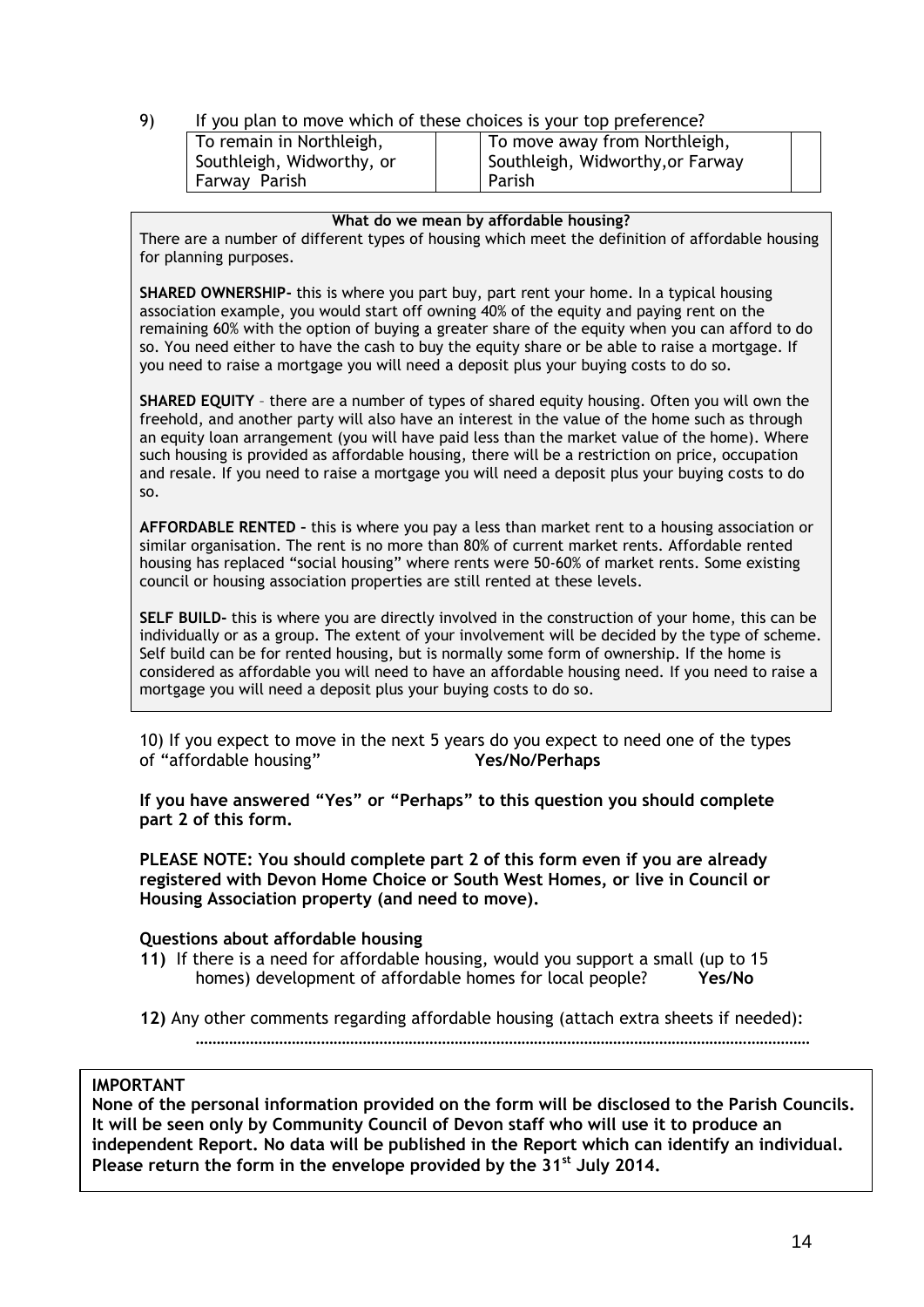### **Northleigh, Southleigh, Widworthy, Farway Parishes Housing Needs Survey – Part 2**

**Please complete this form if you think you may have to move to an affordable home in one of the Parishes within the next five years. Please return the completed form in the envelope provided.**

A separate form for each household in need of housing must be completed. For example, each grown up child in a family, who wants to set up their own home, should complete a separate form. If you require extra forms or have any questions, please contact John Scott on 01392 248919

**In order to accurately assess housing need, we have to ask for some sensitive information.** 

**Confidentiality and Data Protection: The information you provide will be used by the Community Council of Devon to prepare the Housing Needs Survey Report and provide summary information on rural housing need. No data will be published which can identify an individual.**

> **1)** Please complete the table below listing all family members who would need to live in the new affordable housing? (Please continue on a separate sheet if needed)

| Relationship to person<br>completing the form | Age | Gender | Wheelchair<br>accommodation<br>needed | Level access<br>needed |
|-----------------------------------------------|-----|--------|---------------------------------------|------------------------|
| Respondent                                    |     | M/F    | Y/N                                   | Y/N                    |
|                                               |     | M/F    | Y/N                                   | Y/N                    |
|                                               |     | M/F    | Y/N                                   | Y/N                    |
|                                               |     | M/F    | Y/N                                   | Y/N                    |
|                                               |     | M/F    | Y/N                                   | Y/N                    |
|                                               |     | M/F    | Y/N                                   | Y/N                    |

**If you have a specific need which is not covered above please provide details on a separate sheet.**

**2)** What is the current tenure of the household needing to move? (tick appropriate box)

| Private rented   | Rent from a housing association or local |  |
|------------------|------------------------------------------|--|
|                  | authority                                |  |
| Owner occupier   | Living with relatives                    |  |
| Sharing a house  | Tied accommodation                       |  |
| Lodger           | Other - please                           |  |
| Shared ownership | describe:                                |  |
|                  |                                          |  |

**3)** How many bedrooms does your current property have?

**4) a)** Have you registered your need with Devon Home Choice? **YES/NO** 

**b)** Have you registered your need with South West Homes?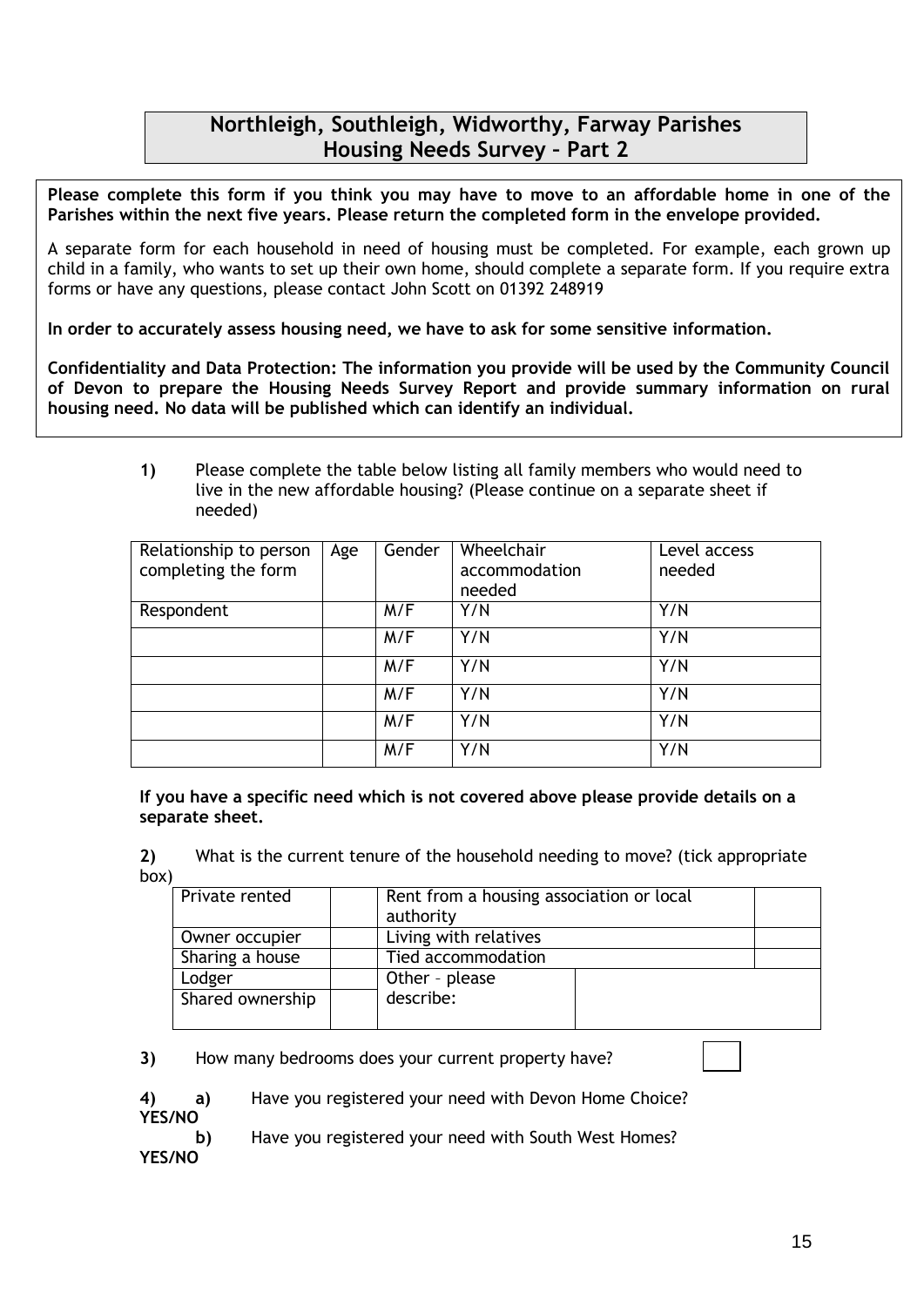**If you consider that your household is in affordable housing need, it is essential that you are registered with Devon Home Choice. Visit [www.devonhomechoice.com](http://www.devonhomechoice.com/) . If you are looking for a shared ownership you should register with South West Homes at [www.southwesthomes.org.uk](http://www.southwesthomes.org.uk/)**

#### **5) a)** If you are registered with Devon Home Choice what Band has been allocated to you? Please tick.

| Band<br>A | -<br>Band<br>D | $\overline{\phantom{0}}$<br>-<br>Band<br>╰ | Band<br>◡ | --<br>Band L |  |
|-----------|----------------|--------------------------------------------|-----------|--------------|--|
|           |                |                                            |           |              |  |

**b)** What is your Devon Home Choice reference number?

### **If you completed this question please go to QUESTION 8**

Complete question 6 if you need to move to a new home **NOW**. Complete question 7 if you do not need to move immediately but expect to have to in the **next 5 years**.

### **6) Current housing need**

If you need to move now why do you need to move? Please tick any that apply to you

| a) You need to move to a larger home because your current home doesn't have enough bedrooms for   |  |  |  |
|---------------------------------------------------------------------------------------------------|--|--|--|
| your household                                                                                    |  |  |  |
| b) You share a kitchen, toilet or bathroom with someone who is not going to be rehoused with you. |  |  |  |
| c) You are homeless or at risk of becoming homeless                                               |  |  |  |
| d) Your health or well-being is made worse by your present home and a move would improve it       |  |  |  |
| e) You cannot manage stairs                                                                       |  |  |  |
| f) You need to move to escape violence or harassment                                              |  |  |  |
| g) Your current home is in very poor condition                                                    |  |  |  |
| h) You are struggling to afford your current home                                                 |  |  |  |
| i) You are a council or housing association tenant looking to move to a smaller home              |  |  |  |
| j) Other -please state                                                                            |  |  |  |
|                                                                                                   |  |  |  |

### **7) a Future housing need**

If you do not have a need to move immediately but expect to have so in the next five years please tick any of these reasons which apply.

| a) You expect your family to grow |  |
|-----------------------------------|--|
|-----------------------------------|--|

| a) Tou expect your Talling to grow                                                                   |  |  |
|------------------------------------------------------------------------------------------------------|--|--|
| b) You expect to leave home and do not expect to be able to rent or buy privately                    |  |  |
| c) You are in tied accommodation and will be retiring in the next 5 years                            |  |  |
| d) You are being discharged from the Armed Services in the next 5 years                              |  |  |
| e) You will be leaving care                                                                          |  |  |
| f) You will need a smaller property                                                                  |  |  |
| g) You expect your health to deteriorate which will make you need to move home in the next 5 years   |  |  |
| h) You have a private tenancy ending and are likely to need affordable housing.                      |  |  |
| i) You want to move back to Northleigh, Southleigh, Widworthy, Farway Parish because you have strong |  |  |
| local connection (please complete Question 13                                                        |  |  |
| j) Other - please state                                                                              |  |  |
|                                                                                                      |  |  |

### **7)b**

If you have completed 7a) please state when you expect this need to arise.

| Within the next 12 months |  |
|---------------------------|--|
| Within 1-3 years          |  |
| Within the next 5 years   |  |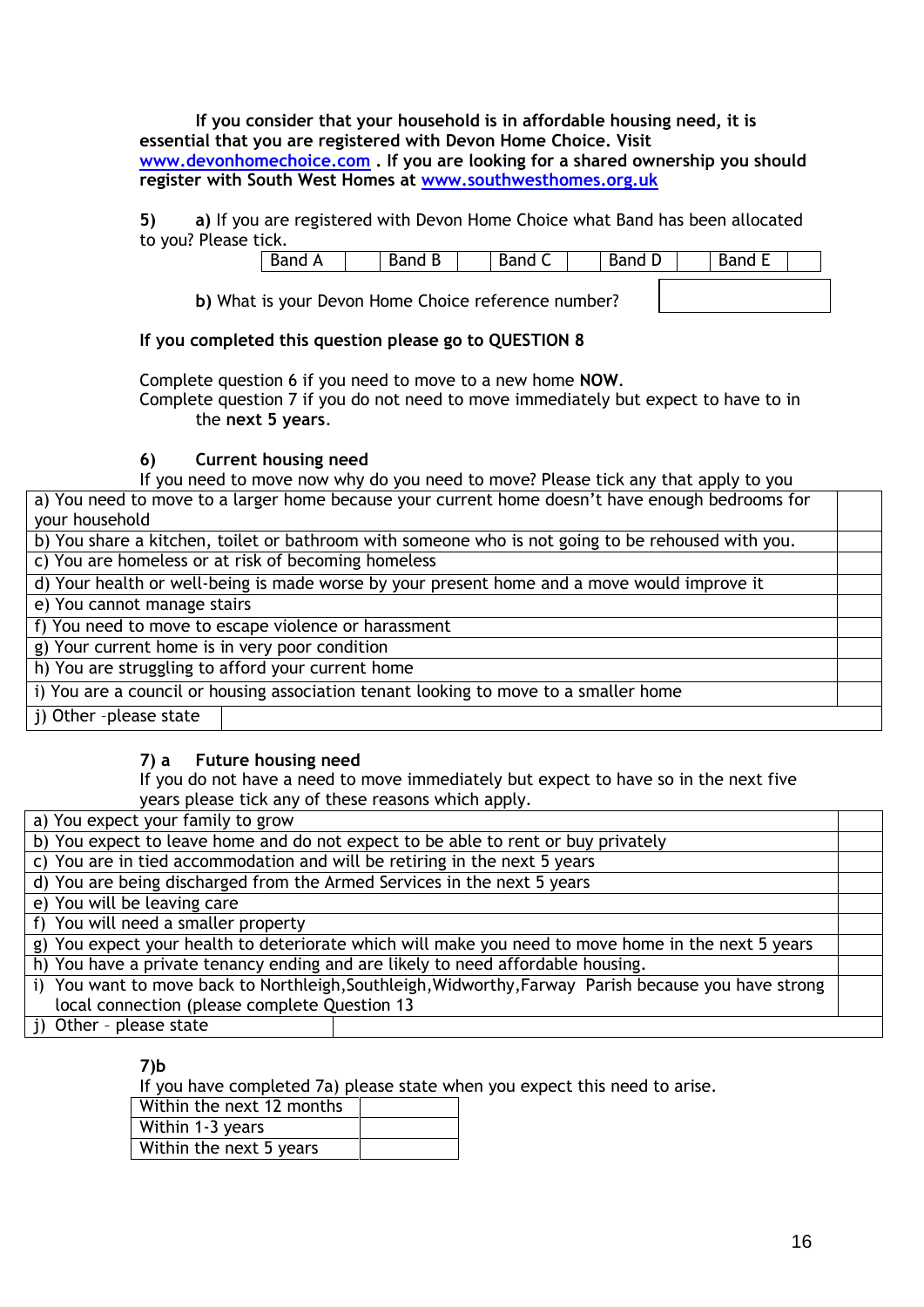**8)** There is a potential site being considered for development in Northleigh. Would you be interested in being housed in Northleigh? **YES/NO**

#### **9) What type of affordable housing are you interested in?**

In Part 1 of this form the different types of affordable housing are described. The information you provide in the survey will allow an assessment of what is the most appropriate affordable housing for you. However it would be helpful to know what type of housing you are interested in

| - - -<br>- -                                                | <b>Very</b><br>interested | Quite<br>interested | <b>No</b><br>opinion | Not interested |
|-------------------------------------------------------------|---------------------------|---------------------|----------------------|----------------|
| <b>Shared Ownership</b><br>Property?                        | <b>YES/NO</b>             | <b>YES/NO</b>       | <b>YES/NO</b>        | <b>YES/NO</b>  |
| <b>Shared Equity</b><br>Property?                           | <b>YES/NO</b>             | <b>YES/NO</b>       | <b>YES/NO</b>        | <b>YES/NO</b>  |
| Affordable Rented<br>Property? (including<br>social rented) | YES/NO                    | YES/NO              | YES/NO               | YES/NO         |
| Self Build Property?                                        | <b>YES/NO</b>             | <b>YES/NO</b>       | YES/NO               | <b>YES/NO</b>  |

#### **It will help us to assess the type of a housing you can afford if you tell us your level of income and any assets, savings or investments.**

**10)** Do you believe that you have enough income and savings (including equity **YES/NO**

in your existing home) to be able to buy on the open market?

#### **If you have answered YES to this question then you need not answer questions 11 and 12**

**11) Income** 

What is your household's **annual income**? (Gross income before deductions including benefits and pensions) This should be the combined income for couples. Please tick the appropriate box.

| Less than £10,000  | £10,000-£15,000   | £15,001 - £20,000   |
|--------------------|-------------------|---------------------|
| £20,001 - £25,000  | £25,001 - £30,000 | £30,001 - £35,000   |
| £35,001 - £40,000. | £40,001 - £45,000 | $E45,001 - E50,000$ |
| £50,001 - £55,000  | £55,001 - £60,000 | Over £60,000        |

#### **12) Savings, investments and assets**

Please give the amount of savings and investments to the nearest £500

 $\hat{\mathtt{f}}$ 

If you own a home we need the following information to make a proper assessment of whether you could potentially qualify for an affordable home

What is your estimate of the value of your home?

What is your estimate of the balance outstanding on your mortgage?

| £ |  |
|---|--|
| £ |  |
|   |  |

Do you potentially have access to a deposit in addition to any saving? If so how much?

£